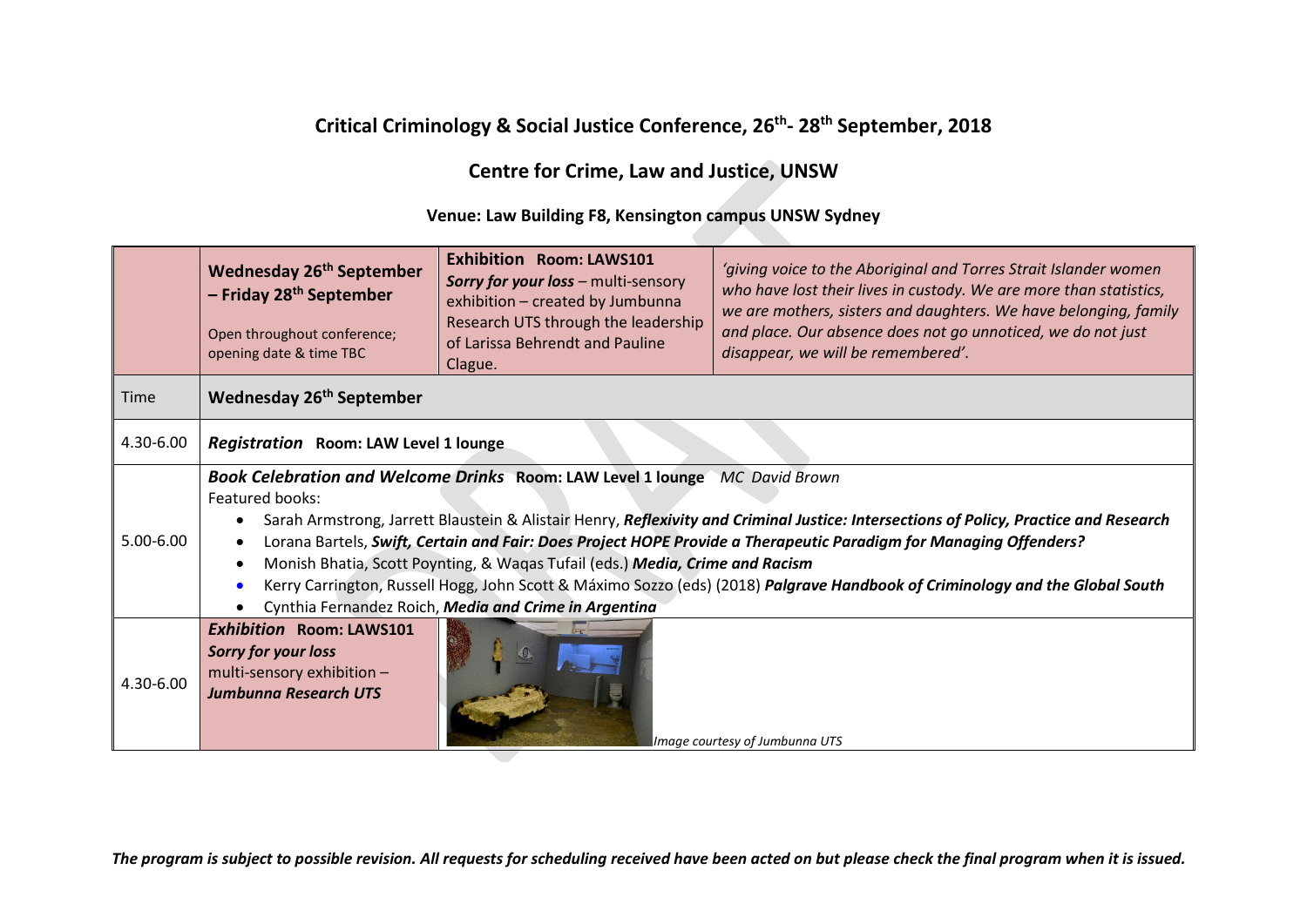### **Critical Criminology & Social Justice Conference 2018**

|                    | Thursday 27 <sup>th</sup> September                                                                                                                                                                                                                                                                                                                                                                                                                                                                                                       |                                                                                                                                                                                                                                                                                                                                                                                                        |                                                                                                                                                                                                     |
|--------------------|-------------------------------------------------------------------------------------------------------------------------------------------------------------------------------------------------------------------------------------------------------------------------------------------------------------------------------------------------------------------------------------------------------------------------------------------------------------------------------------------------------------------------------------------|--------------------------------------------------------------------------------------------------------------------------------------------------------------------------------------------------------------------------------------------------------------------------------------------------------------------------------------------------------------------------------------------------------|-----------------------------------------------------------------------------------------------------------------------------------------------------------------------------------------------------|
| 8.30-4.45          | <b>Exhibition Room LAWS101</b><br><b>Sorry for your loss</b>                                                                                                                                                                                                                                                                                                                                                                                                                                                                              |                                                                                                                                                                                                                                                                                                                                                                                                        |                                                                                                                                                                                                     |
| 8.30               | <b>Registration Room LAW Level 1 lounge</b>                                                                                                                                                                                                                                                                                                                                                                                                                                                                                               |                                                                                                                                                                                                                                                                                                                                                                                                        |                                                                                                                                                                                                     |
| $9.15 -$<br>9.30   | <b>Room LAWSG23</b><br><b>Opening</b> Julie Stubbs<br>Welcome to Country Aunty Lola Callaghan, La Perouse Land Council                                                                                                                                                                                                                                                                                                                                                                                                                    |                                                                                                                                                                                                                                                                                                                                                                                                        |                                                                                                                                                                                                     |
| $9.30 -$<br>10.45  | <b>Opening Plenary - Room LAWSG23</b><br>Chairs: Amanda Porter (UNSW) & Chris Cunneen (UTS)<br>Indigenous research, activism, advocacy<br>* Larissa Behrendt * Pauline Clague<br>* Craig Longman * Alison Vivian<br>* Paddy Gibson (all Jumbunna, UTS)                                                                                                                                                                                                                                                                                    |                                                                                                                                                                                                                                                                                                                                                                                                        |                                                                                                                                                                                                     |
| $10.45 -$<br>11.15 | Morning tea - Level 2 Common room                                                                                                                                                                                                                                                                                                                                                                                                                                                                                                         |                                                                                                                                                                                                                                                                                                                                                                                                        |                                                                                                                                                                                                     |
| $11.15 -$<br>12.30 | Room LAWSG23 Chair: Scott Poynting<br><b>Doing Policing research for social</b><br>transformation<br>Widespread community mobilisation,<br>1.<br>and the settlement of the Haile-Michael<br>racial profiling claim led to Victoria<br>Police's 2015 ban on racial profiling.<br>Problem solved? Tamar Hopkins, UNSW<br>2. Critiquing, Challenging and Changing the<br>Policing of Middle Eastern Background<br>Communities in NSW Megan McElhone,<br><b>UNSW</b><br>3. Challenging police power and police<br>concepts Vicki Sentas, UNSW | Room LAWS162 Chair: Nicola McGarrity<br>'Terrorism' across the globe<br>1. The ethics of representation: A critical<br>approach to terrorism research Vanessa<br>Barolsky, Deakin U<br>2. Causing & financing of terrorism in<br>Nigeria Adeshina Akindutire, Ambrose<br>Alli University, Nigeria<br>3. Factors contributing to terrorism<br>sentencing outcomes in Indonesia Milda<br>Istiqomah, UNSW | Room LAWS163 Chair: Emma Colvin<br>Panel: From Nagle to Nowthe Changing<br>penal landscape<br>* Emma Colvin<br>* Kath McFarlane<br>* John Gaffey (all Charles Sturt University,<br><b>Bathurst)</b> |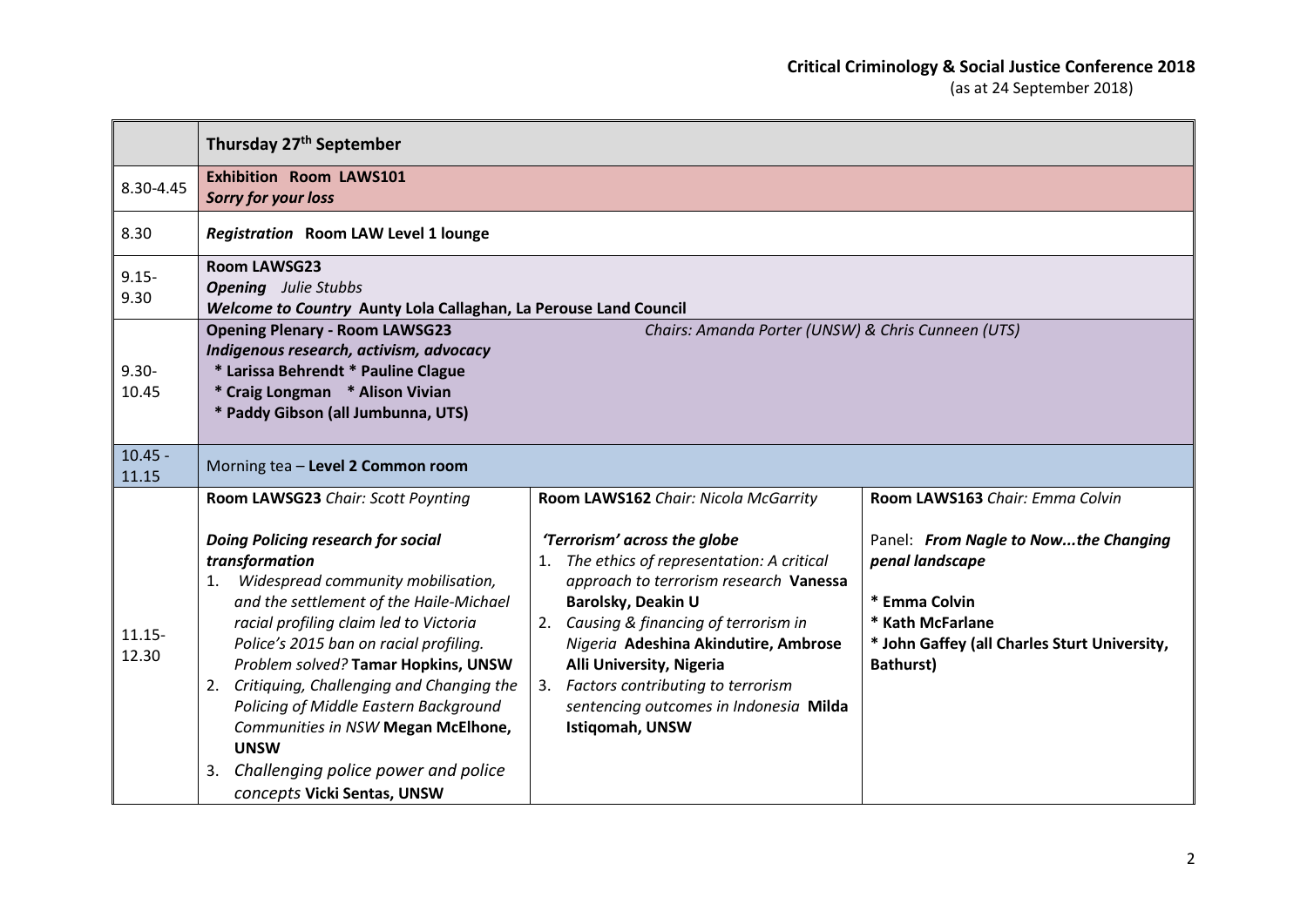| 12.30-<br>1.30   | Lunch - Level 2 Common room                                                                                                                                                                                                                                                                                                                                                                                                                                                                                                                                                                                              |                                                                                                                                                                                                                                                                                                                                                                                                                     |                                                                                                                                                                                                                                                                                                                                                                                                                       |
|------------------|--------------------------------------------------------------------------------------------------------------------------------------------------------------------------------------------------------------------------------------------------------------------------------------------------------------------------------------------------------------------------------------------------------------------------------------------------------------------------------------------------------------------------------------------------------------------------------------------------------------------------|---------------------------------------------------------------------------------------------------------------------------------------------------------------------------------------------------------------------------------------------------------------------------------------------------------------------------------------------------------------------------------------------------------------------|-----------------------------------------------------------------------------------------------------------------------------------------------------------------------------------------------------------------------------------------------------------------------------------------------------------------------------------------------------------------------------------------------------------------------|
| 1.30-3.00        | Room LAWSG23 Chair: Peta MacGillivray<br>Indigenous justice<br>1. Cross-cultural Conceptions of Criminal<br>Justice in Remote Indigenous Australia<br>Lionel Judson, Clifton Girgiba, Slim<br>Williams, Lindsay Crusoe, Lindsay<br>Robinson, Lewis Williams, Billy Landy,<br>Jimmy Williams, Melita Medcalf & Peter<br>Johnson (Kanyirninpa Jukurrpa)<br>Ethical guidelines for Indigenous focused<br>2.<br>criminal justice research and evaluations<br>- Why we need them'? Debbie Bargaille<br>(Griffith U), Chris Cunneen (UTS), Elena<br>Marchetti (Griffith U), Juan Tauri (U of<br>Waikato), Megan Williams (UTS) | Room LAWS162 Chair: Zahra Stardust<br><b>Responding to gendered violence</b><br>Policing intimate partner violence<br><b>Heather Douglas UQ</b><br>2. Conceptualising technology-facilitated<br>sexual violence in online dating Elena<br><b>Cama UNSW</b><br>3. Capturing coercive control? Visual<br>representations of DV Bridget Harris,<br>QUT<br>4. Spotting victims of human trafficking<br>Erin O'Brien QUT | Room LAWS163 Chair: Monish Bhatia the<br>State power and crimes of the powerful<br>1. Decolonising Peter Dutton Anthony<br>Collins, LaTrobe U<br>2. Legal responses to crimes of the powerful<br>-What can we learn from international<br>law Natalie Hodgson UNSW<br>The State vs Homo Sacer: Necropolitics in<br>3.<br>the Criminal Justice System Kirstie<br><b>Broadfield, JCU</b>                                |
| 3.00-3.30        | Afternoon tea Level 2 Common room                                                                                                                                                                                                                                                                                                                                                                                                                                                                                                                                                                                        |                                                                                                                                                                                                                                                                                                                                                                                                                     |                                                                                                                                                                                                                                                                                                                                                                                                                       |
| 3.30-4.45        | <b>Room LAWSG23</b><br><b>Chair: Julie Stubbs</b><br>Panel: Southernising Criminology: A<br>journey<br>1. Violence, gender and the Global South,<br><b>Kerry Carrington, QUT</b><br>Southern Penalities, Russell Hogg, QUT<br>2.<br>Rethinking Race and Crime, John Scott,<br>3.<br>QUT                                                                                                                                                                                                                                                                                                                                  | Room LAWS162 Chair: Alyce McGovern<br>Panel: Sex, drugs & molotovs: Research,<br>ethics & criminalised activity<br>* Paul Simpson, UNSW<br>* Nicholas Apoifis, UNSW<br>* Louise Boon-Kuo, USYD<br>* Zahra Stardust, UNSW<br>* Annie Madden, UNSW                                                                                                                                                                    | Room LAWS163<br>Chair: Kath McFarlane<br>Risk, punishment and social justice<br>Capital punishment in Singapore: Social<br>1.<br>constructions of risk from 2004-2017<br>Ariel Yap & Shi Joo Tan, Monash U<br>Reintegration outside the lens of<br>2.<br>criminogenic need Mindy Sotiri, CRC<br>Beyond Risk: Social Justice and Better<br>3.<br><b>Outcomes for Prisoner's Children</b><br>Natasha Graham, La Trobe U |
| <b>Optional:</b> | <b>Informal Dinner</b> (self-funded) - Clovelly Hotel - please rsvp CCLJ                                                                                                                                                                                                                                                                                                                                                                                                                                                                                                                                                 |                                                                                                                                                                                                                                                                                                                                                                                                                     |                                                                                                                                                                                                                                                                                                                                                                                                                       |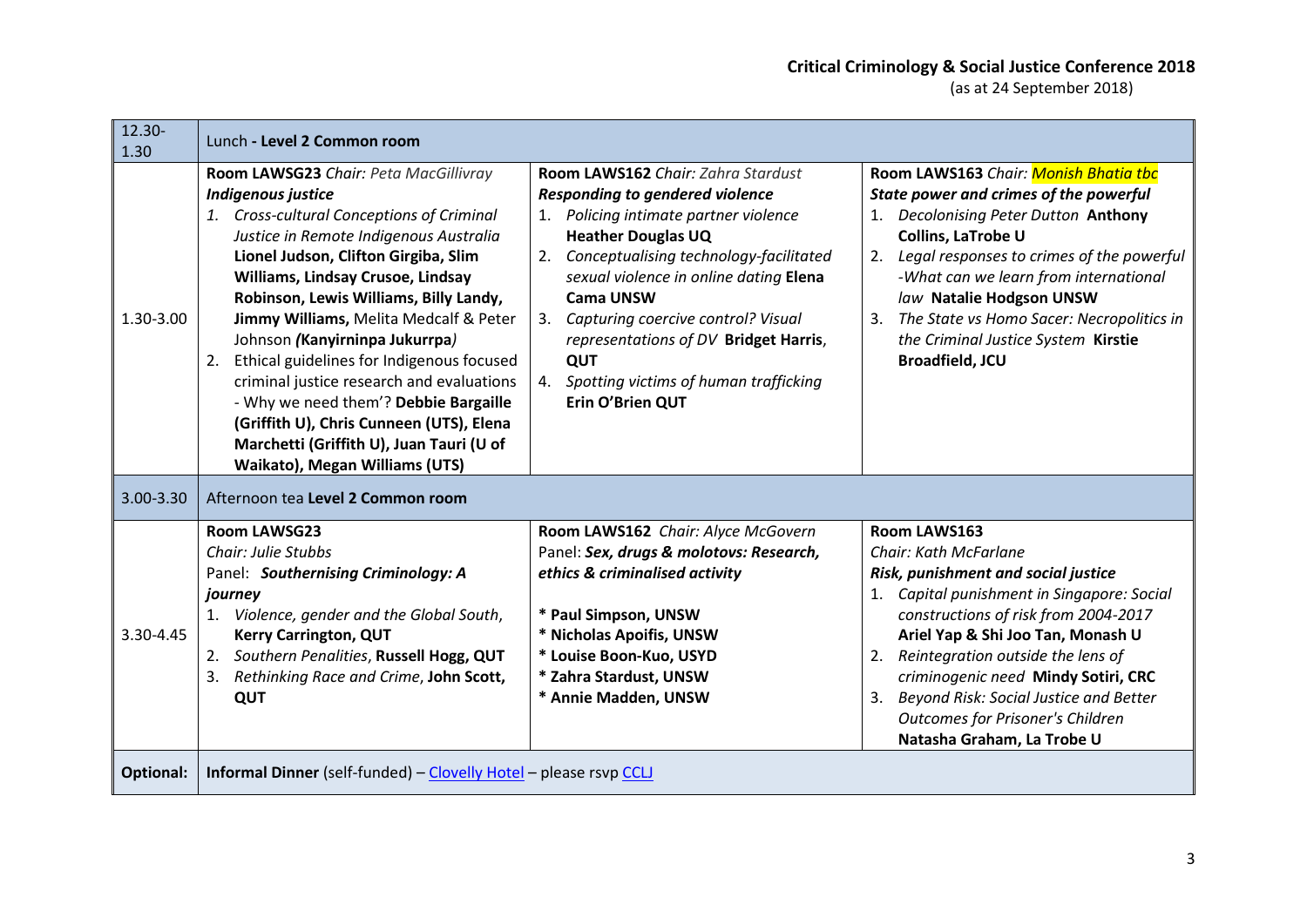|                    | Friday 28 <sup>th</sup> September                                                                                                                                                                                                                                                                                                                                                      |                                                                                                                                                                                                                                                                                                                                                                                                                                                                                                |                                                                                                                                                                                                                                                                                                                                                                                                                                                            |
|--------------------|----------------------------------------------------------------------------------------------------------------------------------------------------------------------------------------------------------------------------------------------------------------------------------------------------------------------------------------------------------------------------------------|------------------------------------------------------------------------------------------------------------------------------------------------------------------------------------------------------------------------------------------------------------------------------------------------------------------------------------------------------------------------------------------------------------------------------------------------------------------------------------------------|------------------------------------------------------------------------------------------------------------------------------------------------------------------------------------------------------------------------------------------------------------------------------------------------------------------------------------------------------------------------------------------------------------------------------------------------------------|
| $9.00 - 1.00$      | <b>Exhibition Room: LAWS101</b><br><b>Sorry for your loss</b>                                                                                                                                                                                                                                                                                                                          |                                                                                                                                                                                                                                                                                                                                                                                                                                                                                                |                                                                                                                                                                                                                                                                                                                                                                                                                                                            |
| 9.00               | Registration Room: LAW Level 1 lounge                                                                                                                                                                                                                                                                                                                                                  |                                                                                                                                                                                                                                                                                                                                                                                                                                                                                                |                                                                                                                                                                                                                                                                                                                                                                                                                                                            |
| $9.30 -$<br>10.45  | <b>Room LAWSG23</b><br><b>Chair: Tamar Hopkins</b><br>Panel: Media, crime & racism<br>1. Social media, racism and vigilantism,<br><b>Chris Cunneen UTS &amp; Sophie Russell</b><br><b>UNSW</b><br>2. State Violence and Psychological Harm:<br>Asylum Process in the UK, Monish<br>Bhatia, Birkbeck, London<br>3. Moral Panic, Media, Racialisation and<br>Vigilantism, Scott Poynting | Room LAWS162<br>Chair: Helen Gibbon<br><b>Drugs and the Law</b><br>1. User defined quality of illegal cannabis<br>Vendula Belackova, Uniting<br>2. Understanding the relationship between<br>A & OD use and violence in the<br>Australian judicial context Siobhan<br>Lawler, Lexine Stapinski, Emma<br><b>Barrett, Maree Teesson, NDARC,</b><br><b>UNSW</b><br>3. Australian drug driving laws, Vivienne L<br><b>Moxham-Hall, Caitlin E Hughes &amp; Alison</b><br><b>Ritter, NDARC, UNSW</b> | Room LAWS163<br><b>Chair: Anthony Collins</b><br><b>Transnational and environmental crime</b><br>1. Unravelling the crime-development<br>nexus Jarrett Blaustein, Monash U<br>2. Transnational corporate mining in south<br>Africa: Resistance, death and<br>environmental crime Laura Bedford &<br><b>Reece Walters, QUT</b><br>3. Reconsidering the Green Crime Spectrum:<br>Are Environmental Crimes being Treated<br>as Real Crimes? Sarah Wright, UoW |
| $10.45 -$<br>11.15 | Morning tea Level 2 Common room                                                                                                                                                                                                                                                                                                                                                        |                                                                                                                                                                                                                                                                                                                                                                                                                                                                                                |                                                                                                                                                                                                                                                                                                                                                                                                                                                            |
| $11.15 -$<br>12.30 | <b>Room LAWSG23</b><br>Chair: Luke McNamara<br>Panel: Theorising & doing criminalisation<br>research<br>* Luke McNamara, UNSW<br>* Julia Quilter, UoW<br>* Russell Hogg, QUT<br>* Heather Douglas, UQ<br>* David Brown, UNSW                                                                                                                                                           | <b>Room LAWS162</b><br>Chair: Phillip Wadds<br><b>Panics, legitimacy and justice</b><br>1. Amplified deviance as a process in the<br>construction of print media narratives of<br>criminal trials Leah Findlay, UNSW<br>2. Invisible imprisonment: Government<br>legitimacy in television news<br>representations of riots in Victoria's                                                                                                                                                       | <b>Room LAWS163</b><br>Chair: <b>Annie Madden</b> tbc<br>A Critical Criminology of Drug Policy<br>1. Steroid Madness- Has the dark-side of<br>AAS been over-stated? Kyle Mulrooney,<br>UNE, Katinka van de Ven, NDARC,<br><b>UNSW</b><br>2. Biting the Hand that Feeds? Examining<br>the Politics of Non-Government Advocacy                                                                                                                               |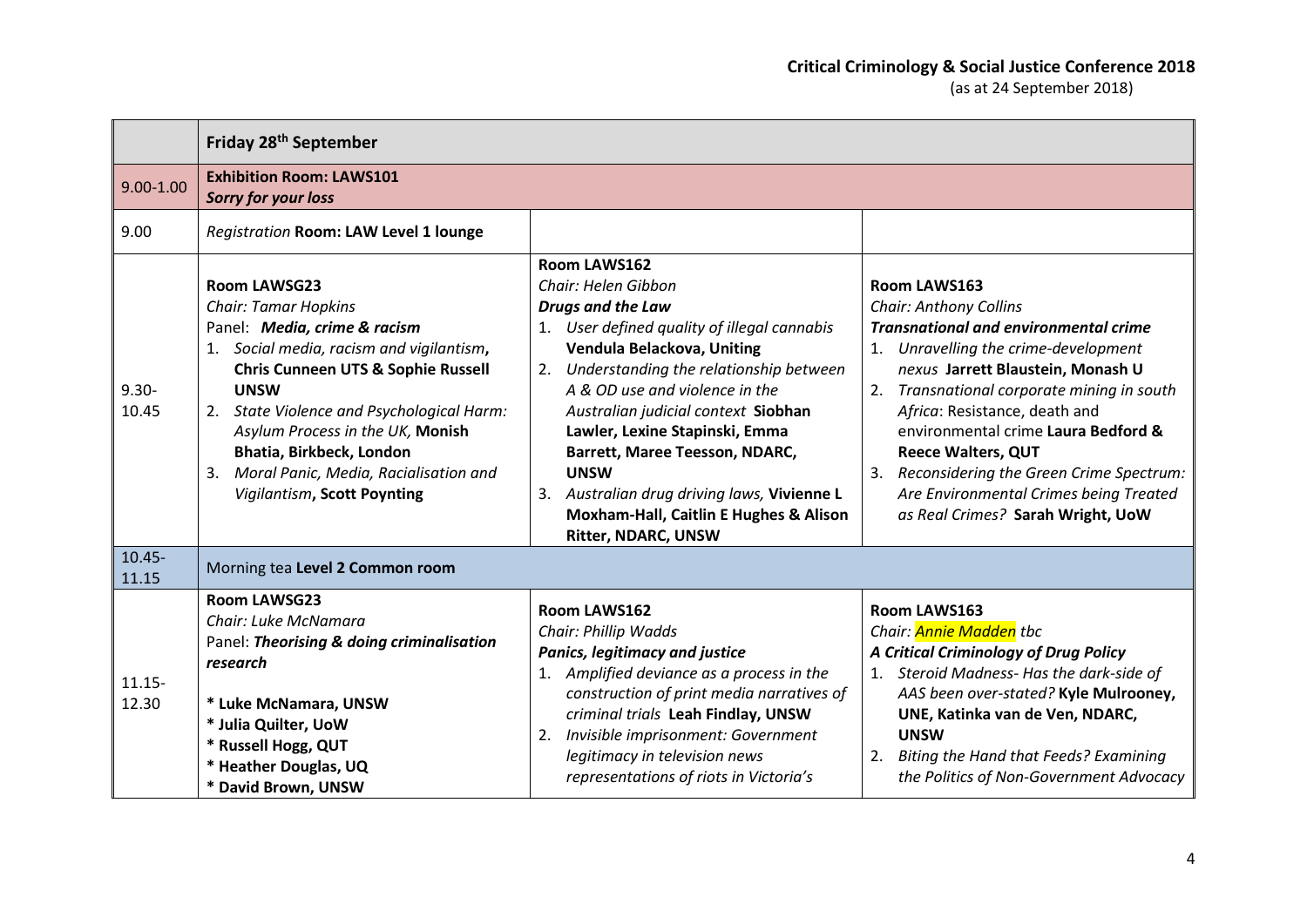### **Critical Criminology & Social Justice Conference 2018**

|                |                                                                                                                                                                                                                                                          | youth justice centres Catherine Treloar,<br>U Melb.<br>3. Moral panic theory and the financial<br>services Royal Commission Penny Crofts,<br><b>UTS</b>                                                                                                           | on Drug Policy Issues, Natalie Thomas,<br><b>UNE</b><br>3.<br>Who is and who is not policed for drugs?<br>An analysis across 26 countries, Caitlin<br>Hughes, NDARC, UNSW; Alex Stevens,<br>University of Kent; Monica Barratt,<br>NDARC, UNSW; Jason Ferris, UQ; Larissa<br>Maier, U of Zurich; Adam Winstock,<br><b>University College London &amp; Global</b><br>Drug Survey Ltd.<br>4. Image Work and Drug Detection Dogs in<br>the NSW Police Force, Mali Strachan-<br>Brown, UNSW; Alyce McGovern, UNSW                                                                                             |
|----------------|----------------------------------------------------------------------------------------------------------------------------------------------------------------------------------------------------------------------------------------------------------|-------------------------------------------------------------------------------------------------------------------------------------------------------------------------------------------------------------------------------------------------------------------|-----------------------------------------------------------------------------------------------------------------------------------------------------------------------------------------------------------------------------------------------------------------------------------------------------------------------------------------------------------------------------------------------------------------------------------------------------------------------------------------------------------------------------------------------------------------------------------------------------------|
| 12.30-<br>1.30 | Lunch Level 2 Common room                                                                                                                                                                                                                                |                                                                                                                                                                                                                                                                   |                                                                                                                                                                                                                                                                                                                                                                                                                                                                                                                                                                                                           |
| 1.30-2.45      | <b>Room LAWSG23</b><br>Chair: Leanne Dowse<br>Panel: Conceptualising & responding to<br>systemic criminalisation of A & TSI people<br>with mental & cognitive disability<br>* Leanne Dowse, UNSW<br>* Ruth McCausland, UNSW<br>* Peta MacGillivray, UNSW | Room LAWS162<br>Chair: Bianca Fileborn<br>Panel: #MeToo and the Possibilities for<br><b>Sexual Violence Activism &amp; Justice</b><br>* Elena Cama, UNSW<br>* Bianca Fileborn, UNSW<br>* Bridget Haire, UNSW<br>* Nicola Henry, RMIT<br>* Rachel Loney-Howes, UoW | Room LAWS163<br>Chair: Luke McNamara<br><b>Emotion, advocacy and community justice</b><br>reform<br>1. Engaging head and heart: The role of<br>emotion in criminal justice reform<br>Lorana Bartels, U Canberra<br>2. Thirty years of campaigning $-$ a critical<br>policy analysis of the impact of the NSW<br>youth Justice Coalition Elaine Fishwick,<br>U Sydney<br>Rethinking Community Sanctions in the<br>C21st: The Challenge of Imaginary<br>Penalities for Community Sector<br>Organisations, Eileen Baldry, David<br>Brown, Melanie Schwartz, Julie Stubbs<br>(all UNSW) & Chris Cunneen (UTS) |